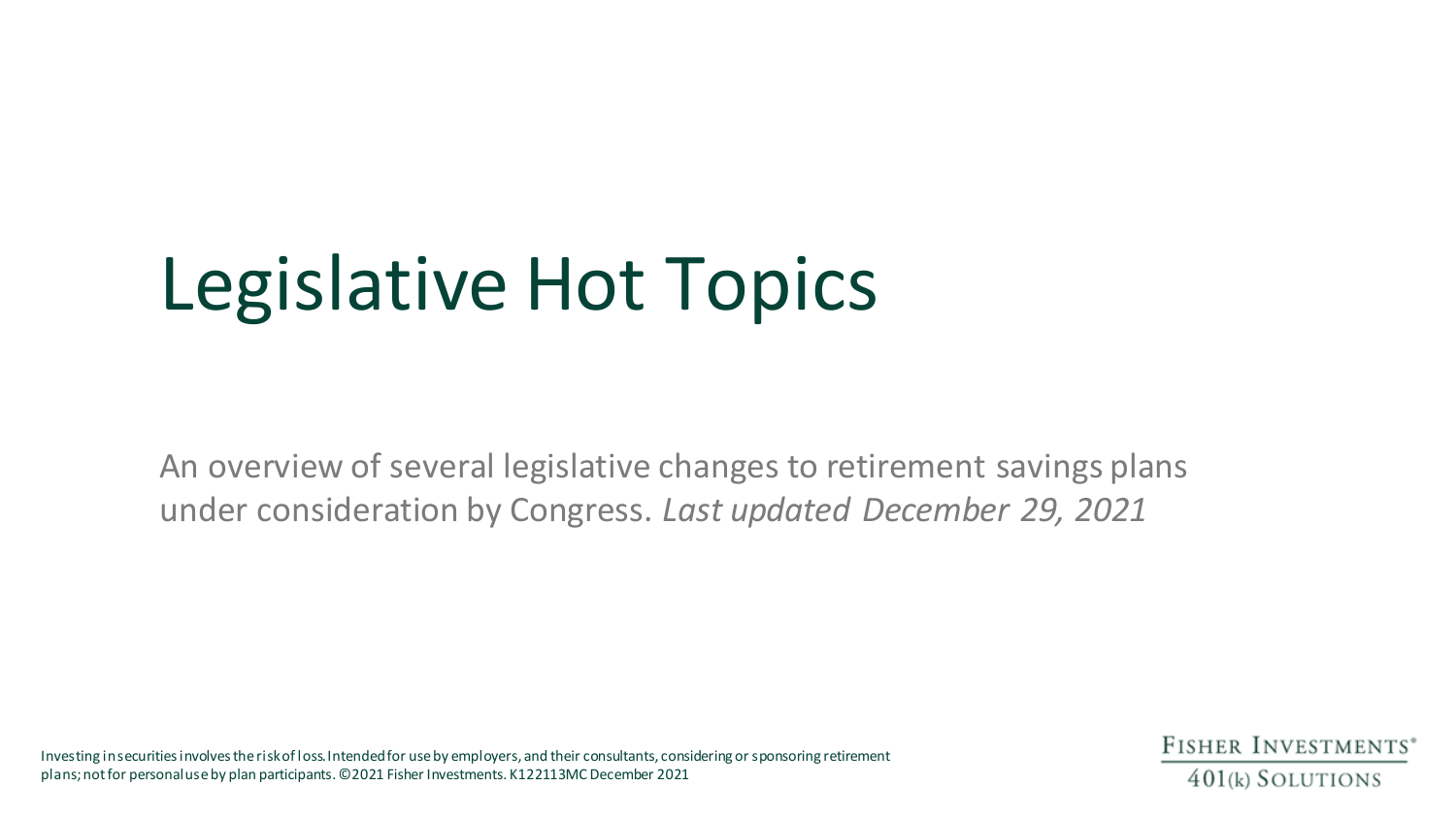#### This Course Will Cover

- 1. An overview of legislative proposals under consideration by congress
- 2. Impact of the proposed legislation on plan sponsors
- 3. Impact of the proposed legislation on plan participants

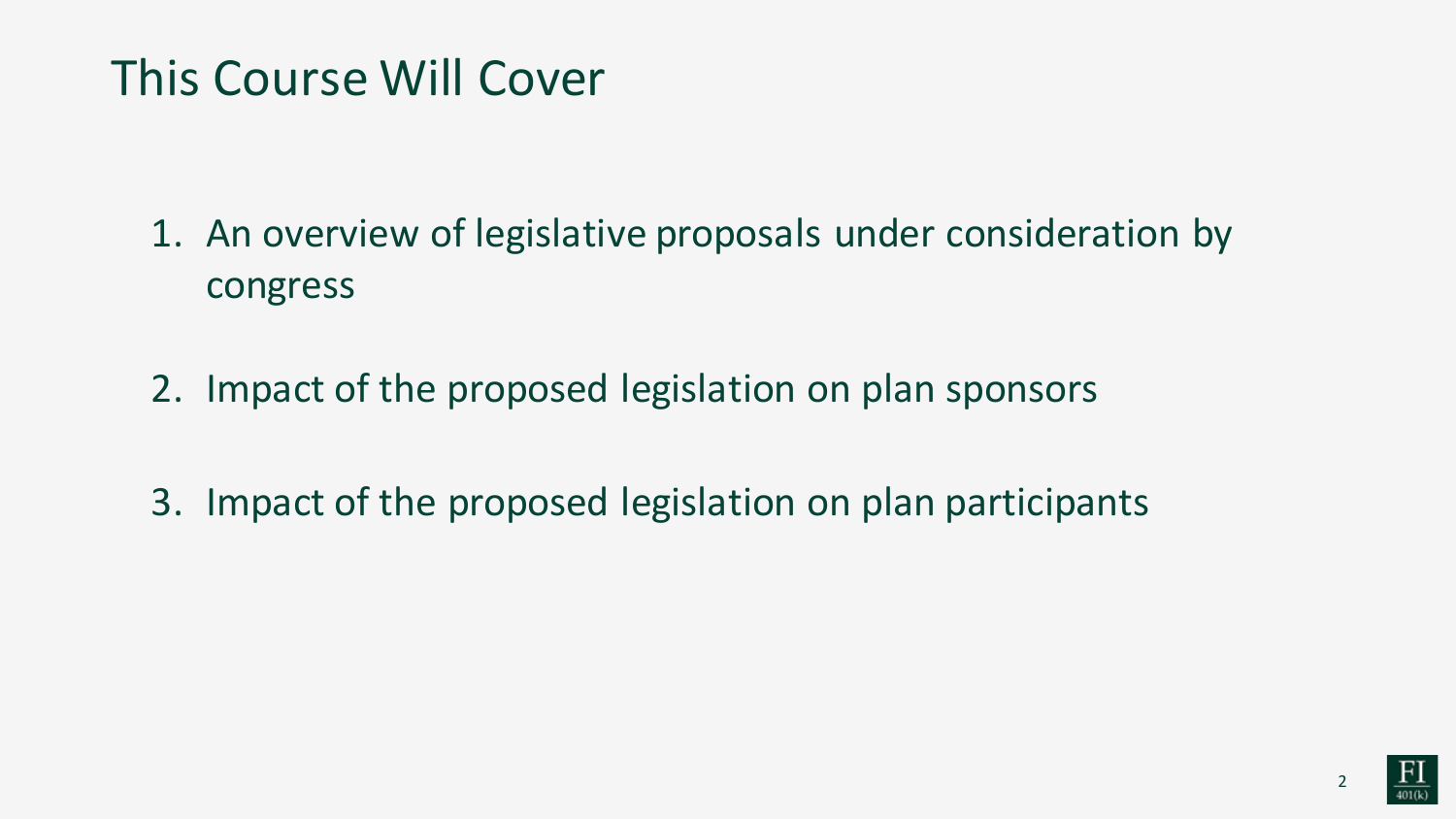#### Legislation Under Consideration by Congress

- 1. Automatic Retirement Plan Proposal
- 2. Securing a Strong Retirement Act of 2021 (aka SECURE Act 2.0)
- 3. Retirement Security & Savings Act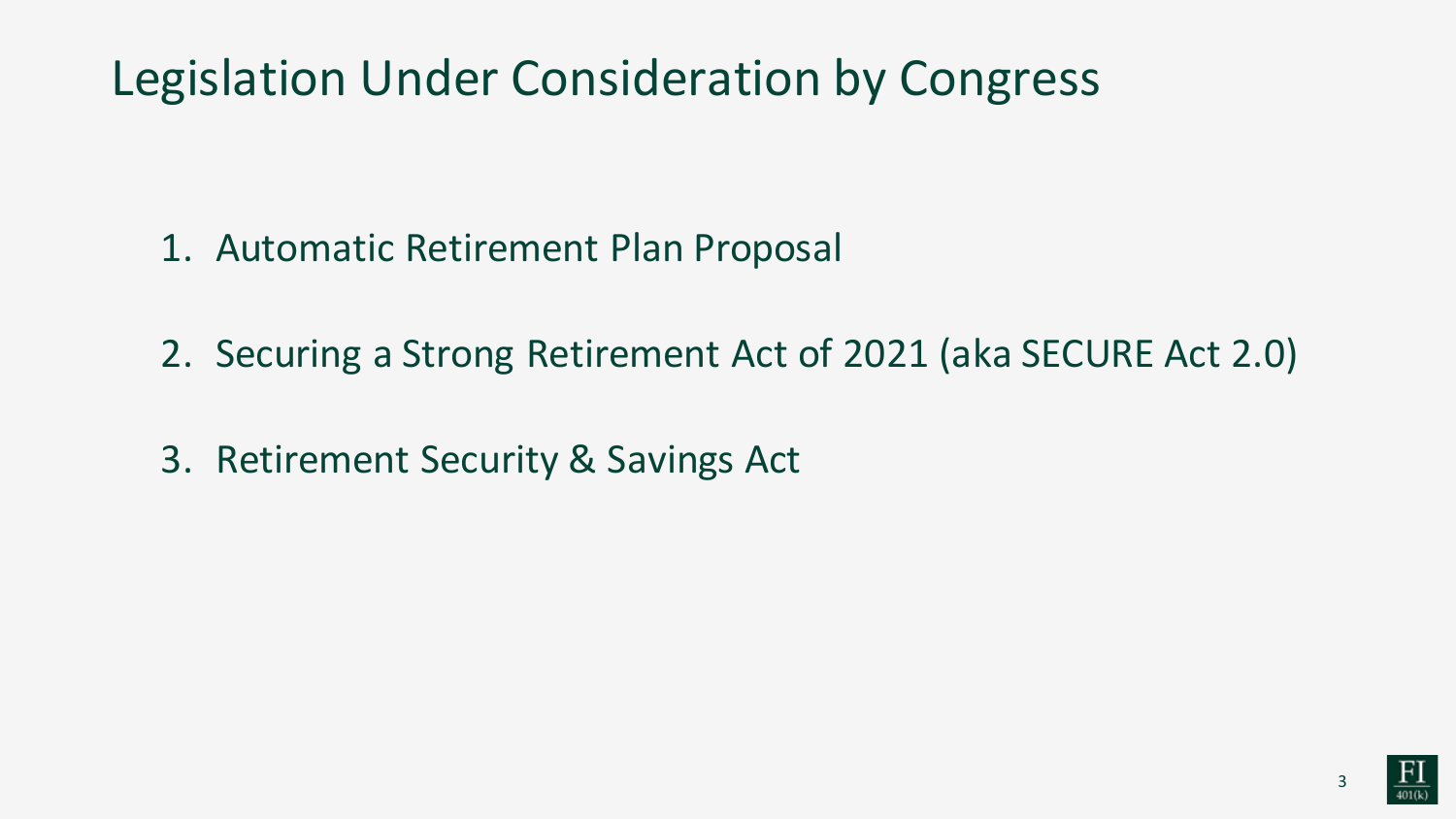## 1 Legislative Context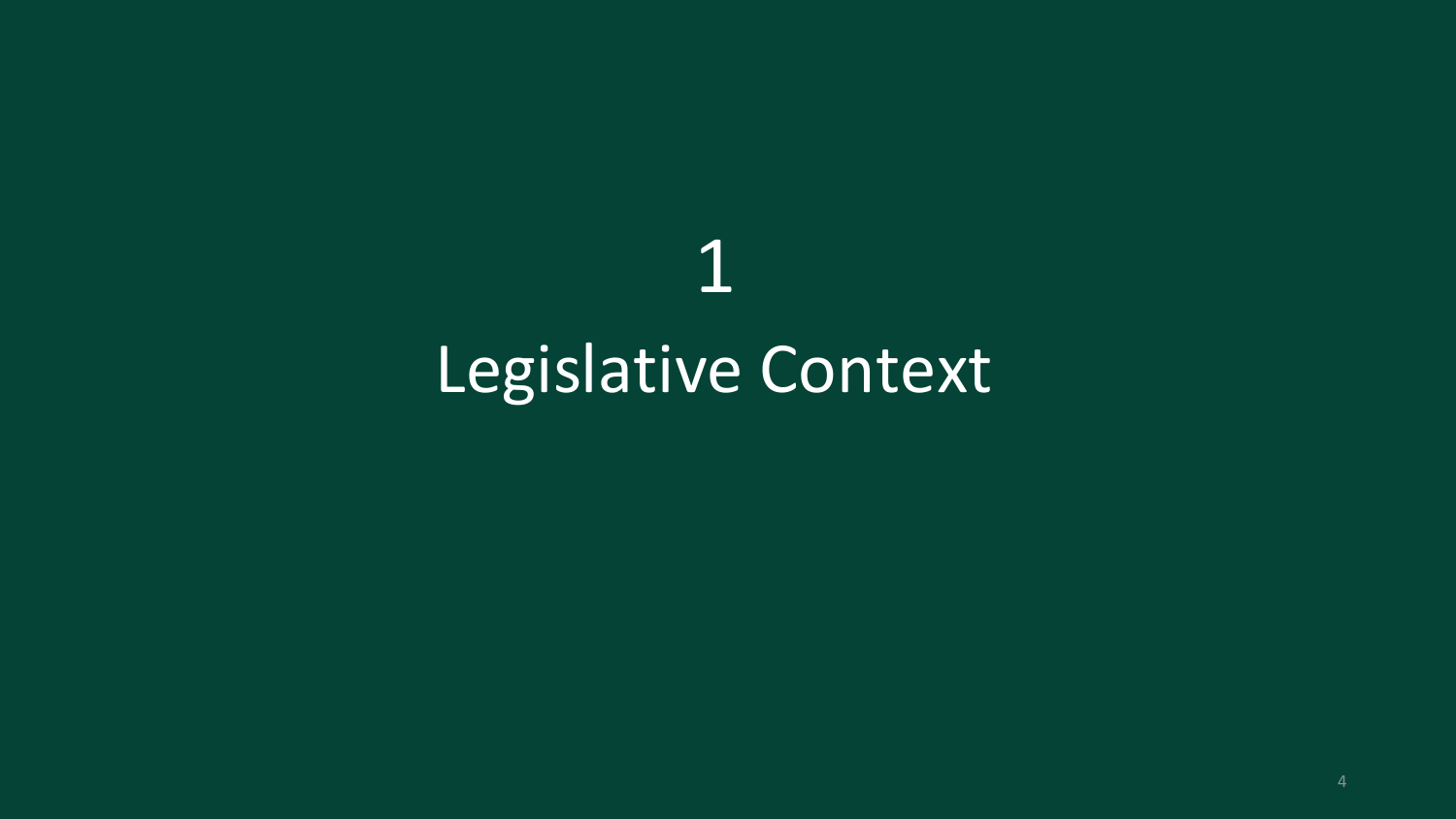#### Retirement Savings is Top Financial Concern for Americans

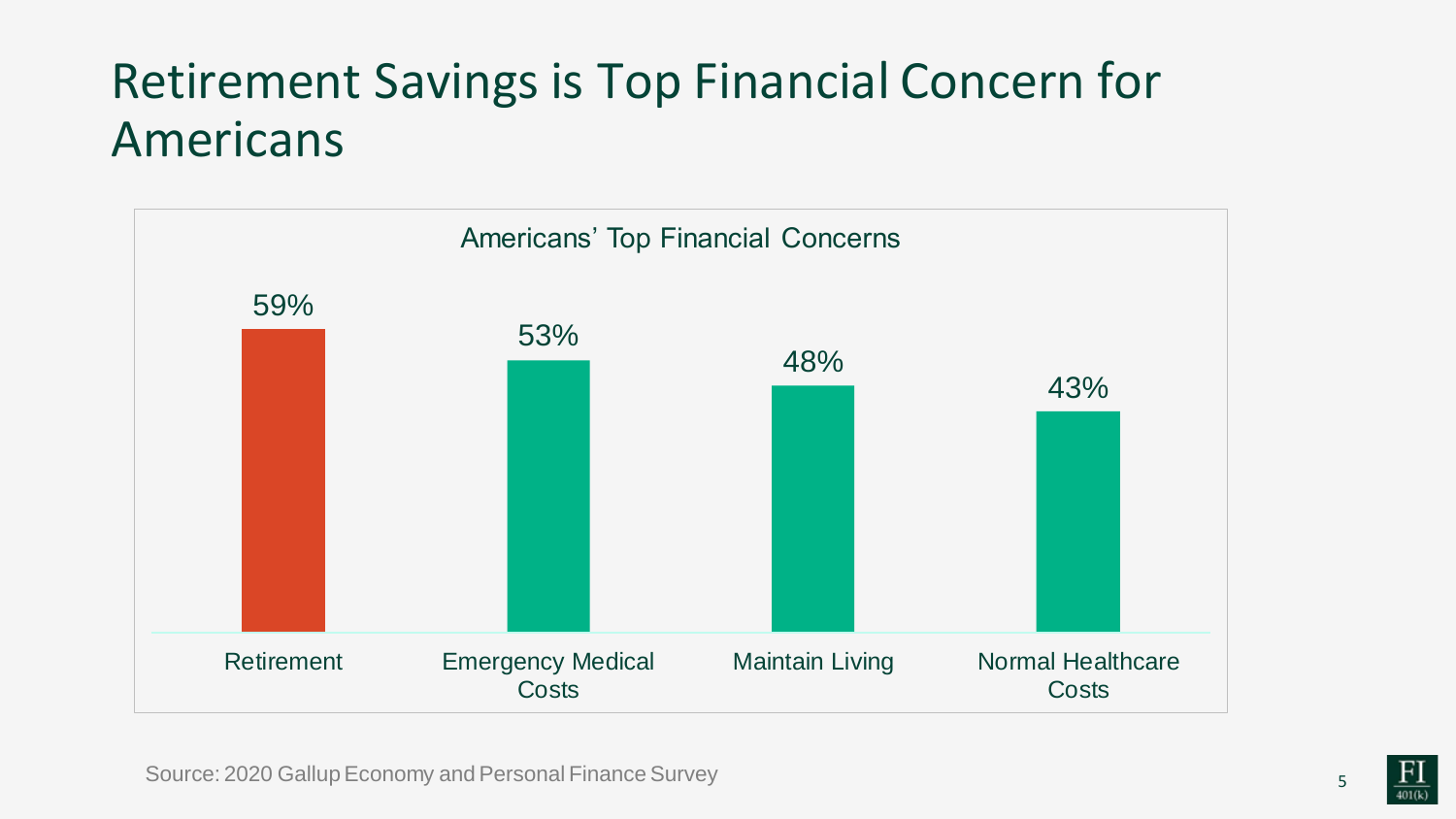#### Employees Are 12X *More* Likely to Save with a Workplace Retirement Plan



Employees are more likely to save in a workplace plan than on their own because:

- Matching employer contributions
- Convenience of a payroll deduction
- Automatic enrollment in the plan

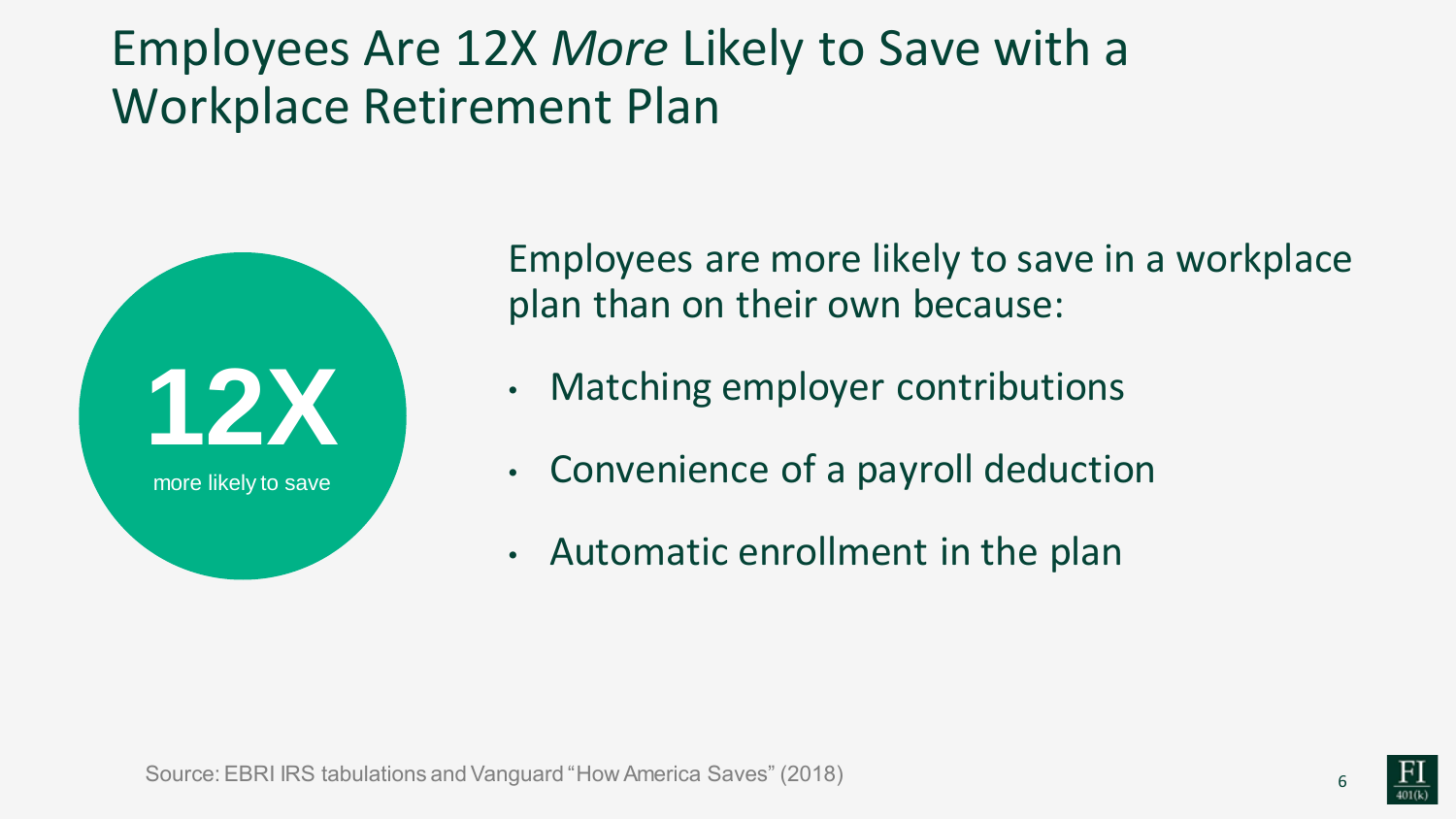#### A Large Percentage of Americans Lack Access to a Workplace Retirement Plan

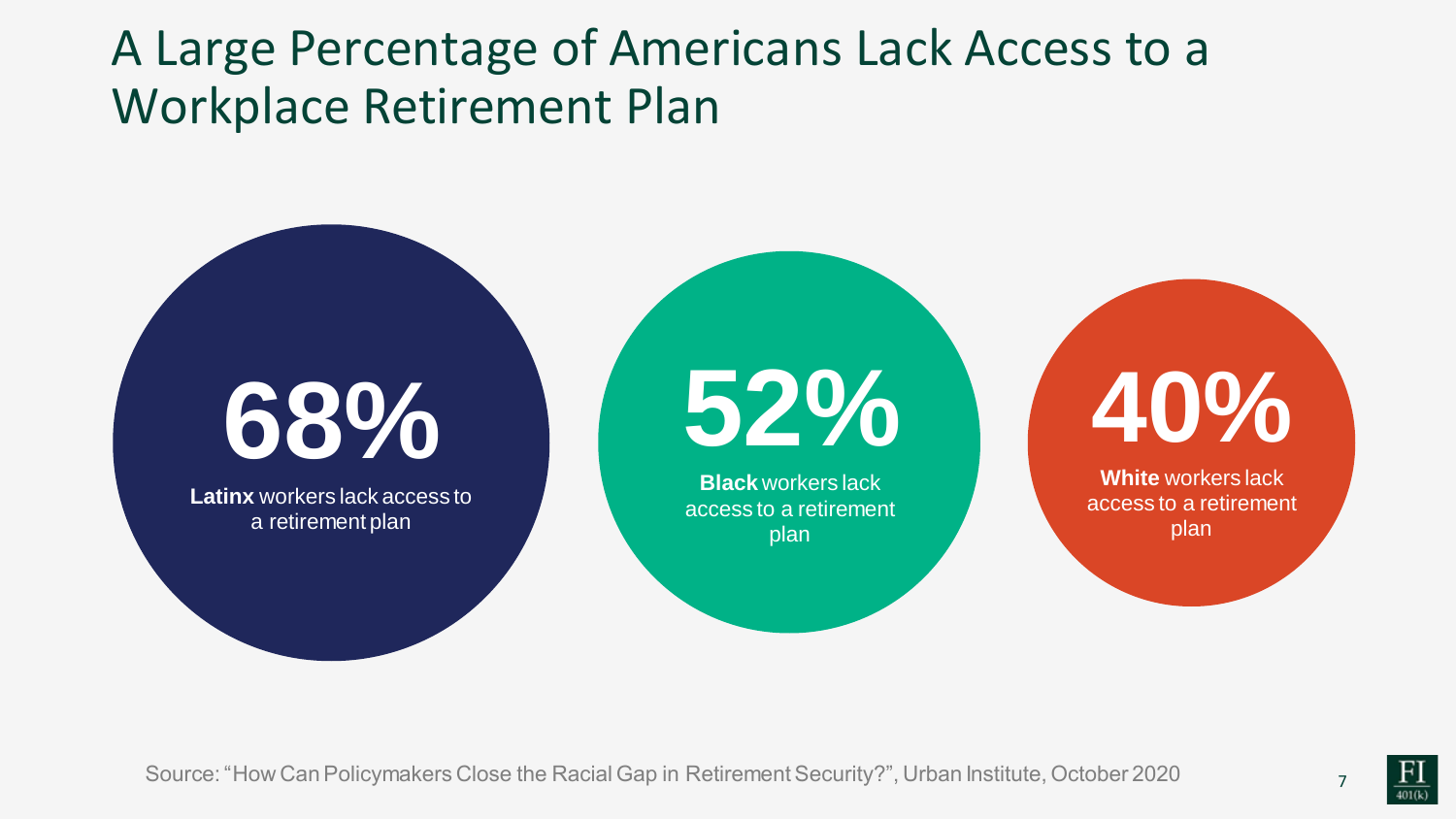#### Over 1/3 of Latinx and Black Americans Have No Retirement Savings

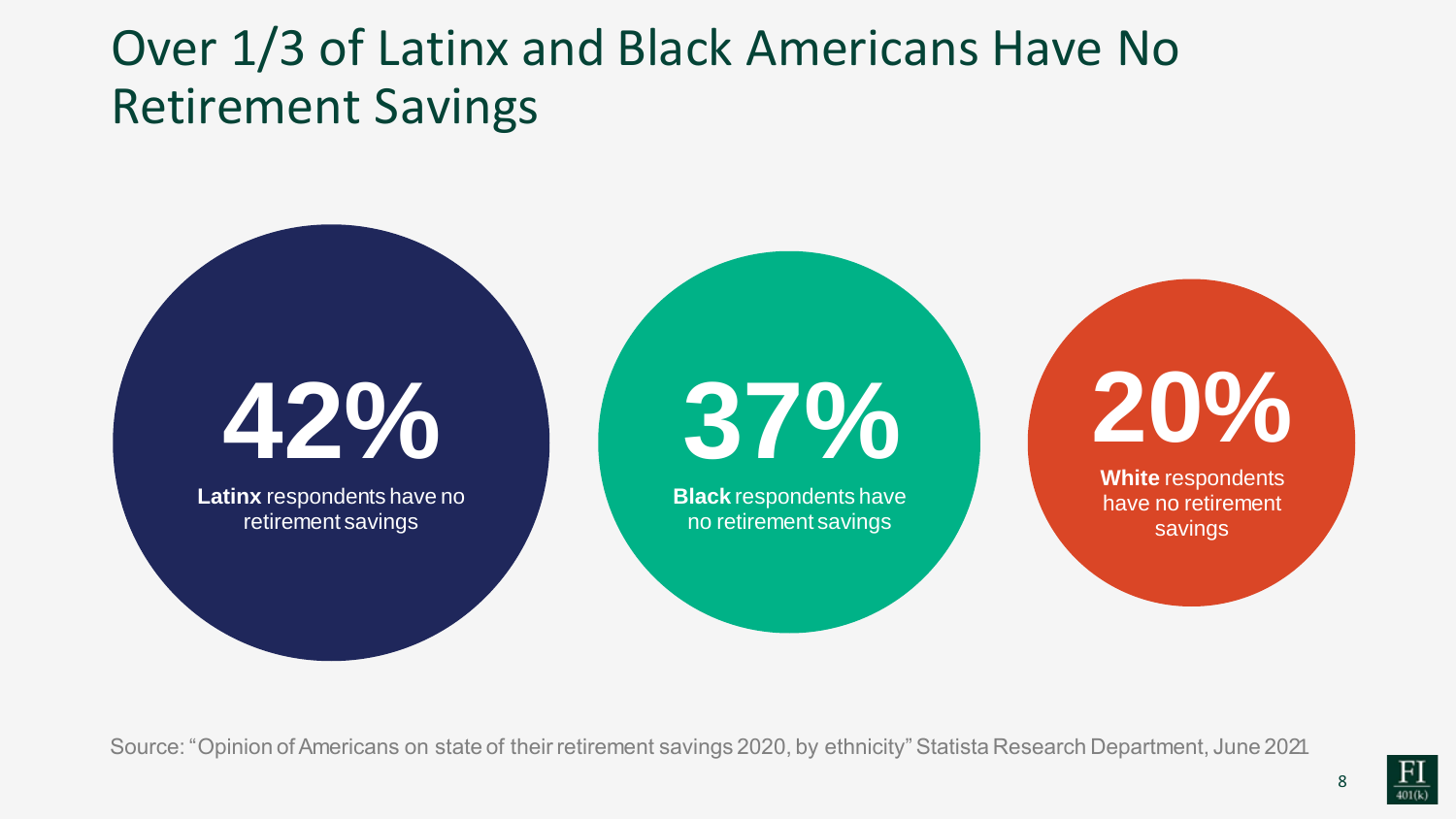#### Objectives of the Legislation Under Consideration by Congress

- 1. Increase access to a workplace retirement savings plans (Automatic Retirement Plan Proposal)
- 2. Make saving for retirement easier for workers (Automatic Retirement Plan Proposal)
- 3. Make it easier for small businesses to start and maintain a retirement plan (SECURE Act 2.0)
- 4. Make it easier for workers and employers to contribute more to retirement (Retirement Security & Savings Act)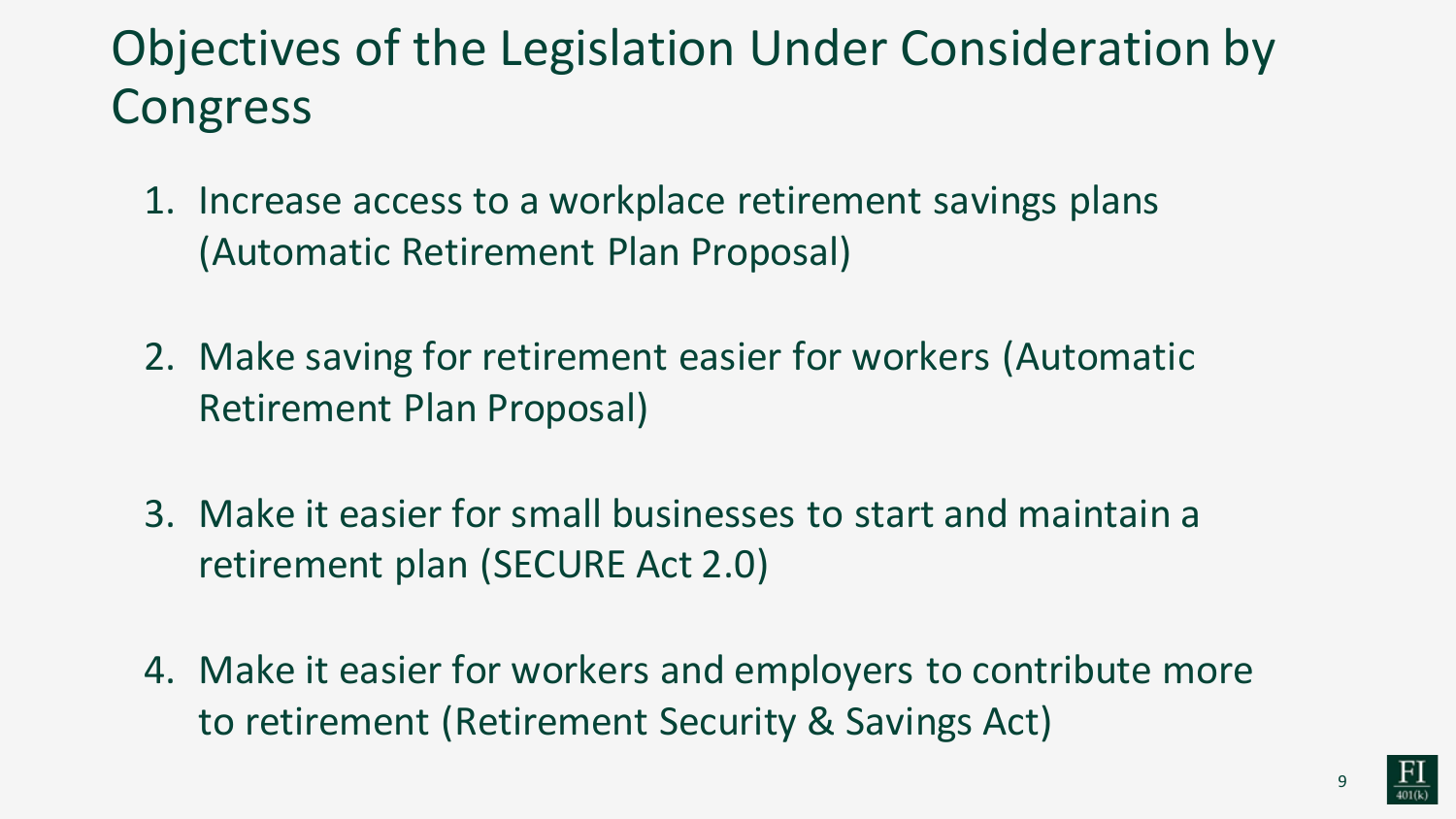## 

### Automatic Retirement Plan Proposal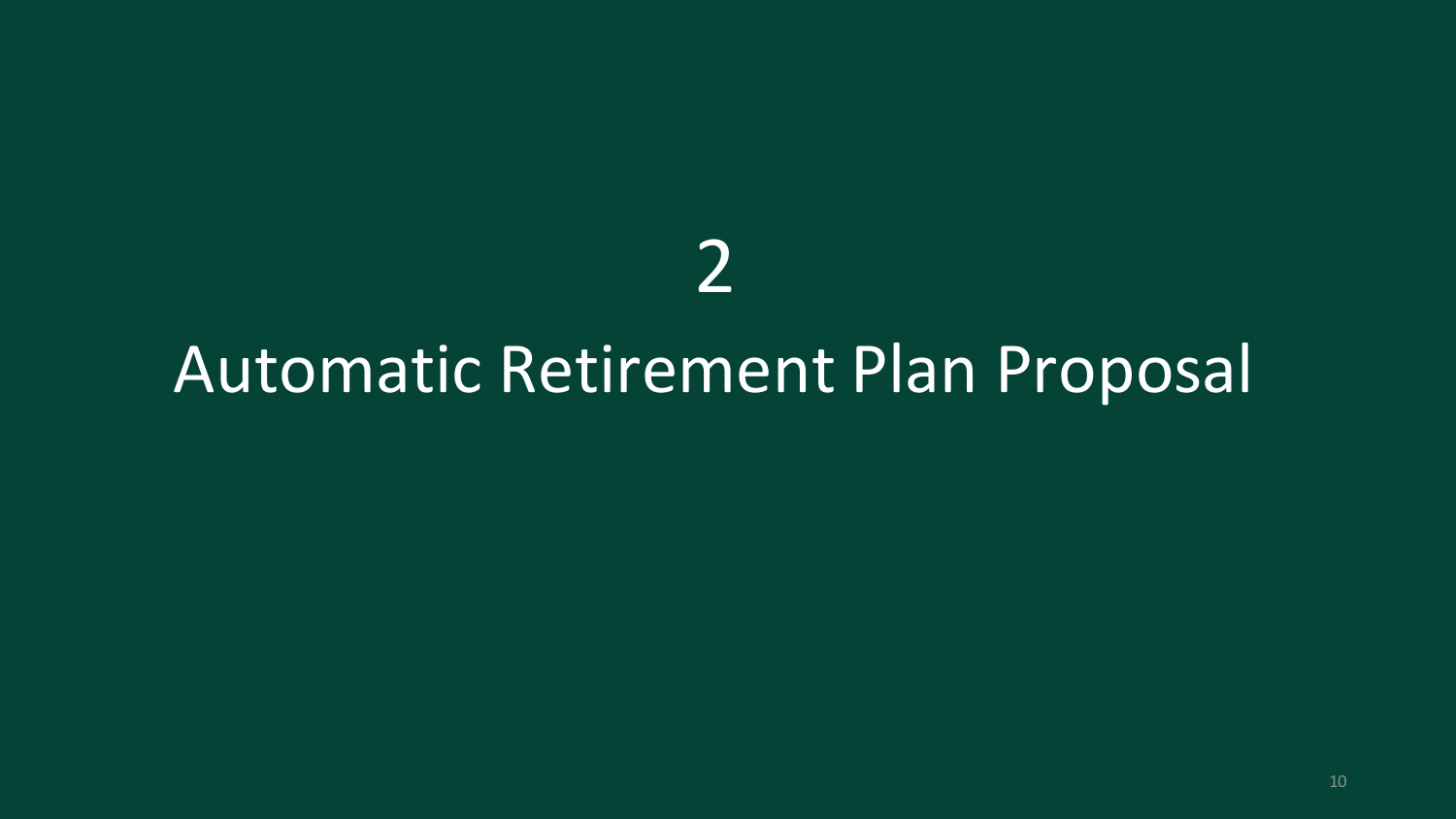#### Automatic Retirement Plan Proposal Key Provisions

The Automatic Retirement Plan Act will help close the retirement savings gap by making saving for retirement automatic:

- 1. Requires all employers with >5 employees to maintain an employee-sponsored retirement savings plan by 2023
- 2. Enacts automatic enrollment of employees in savings plans at 6% of salary
- 3. Replaces current Saver's Credit with a 50% government match up to \$1,000 per year
- 4. Makes changes to the Start-Up Credit to incent auto-enrollment plan features

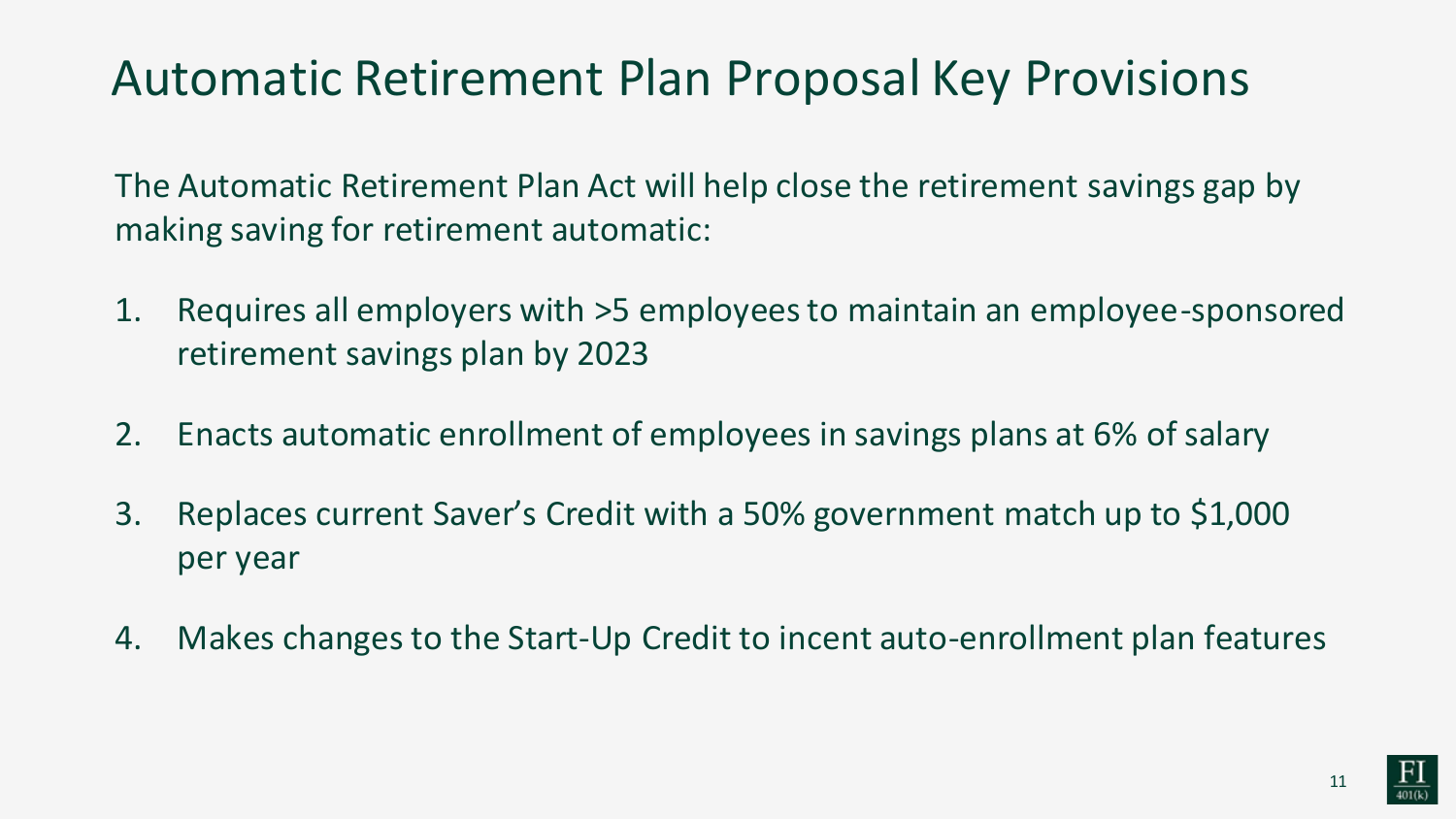#### Auto-enrollment at 6% Contribution Rate

- 1. Creates a new type of deferral-only Safe Harbor 401(k) plan
- 2. Employees are automatically enrolled
- 3. Is NOT subject to nondiscrimination testing
- 4. Enacts automatic enrollment of employees in savings plans at 6% of salary automatically increasing 1% a year until it reaches 10% of salary
- 5. May also enable more highly compensated employees to max out their personal deferral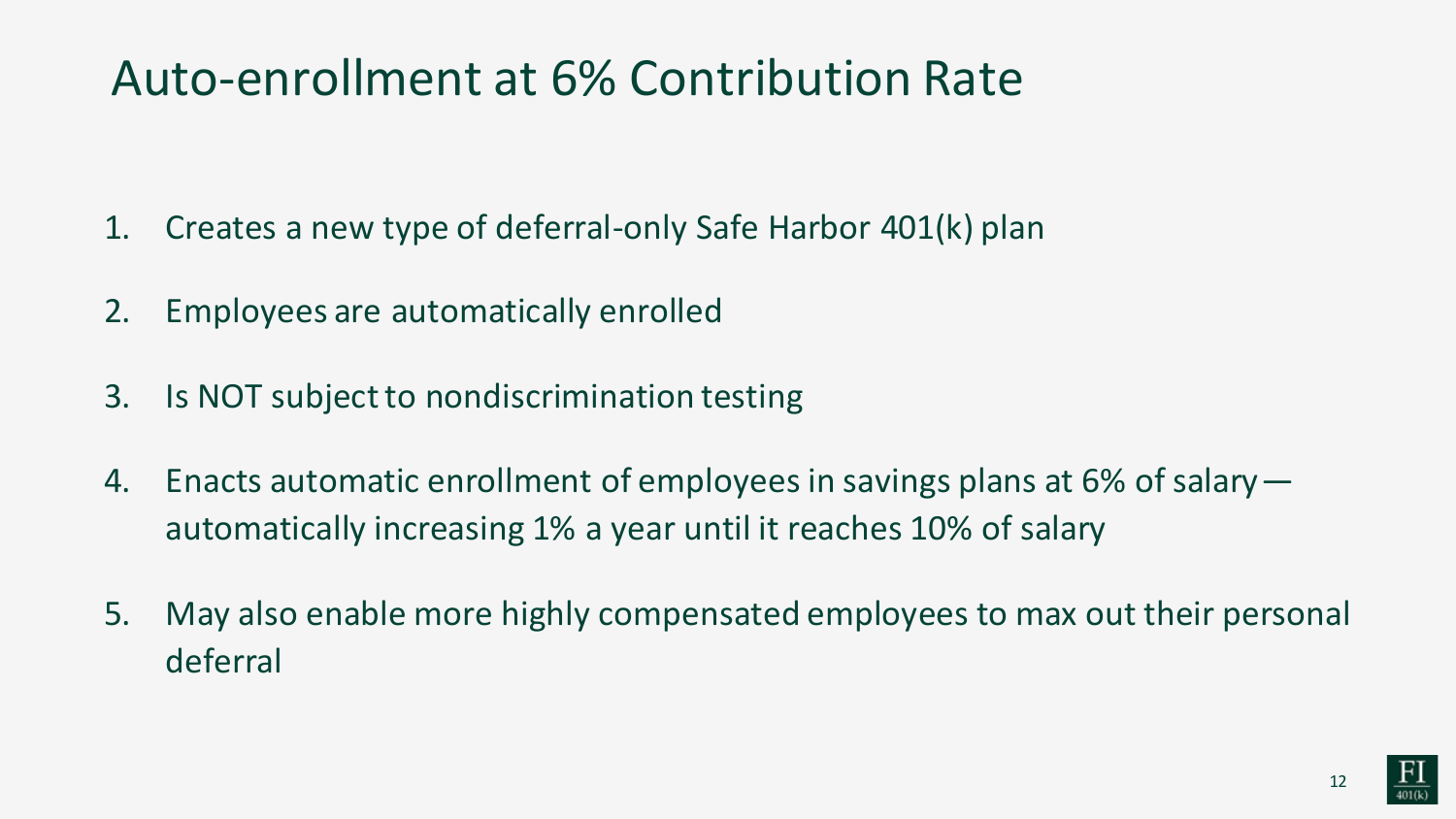#### 50% Government Match

- 1. Replaces the current Saver's Credit for low and middle income taxpayers who contribute to a retirement account
- 2. 50% government match up to \$1,000 a year
- 3. Available to couples with income up to \$50,000 with match phased out over the next \$20,000 of income
- 4. Match would be claimed on the individual tax form and deposited directly to the worker's 401(k) or IRA.
- 5. Over 82 Million American workers eligible.

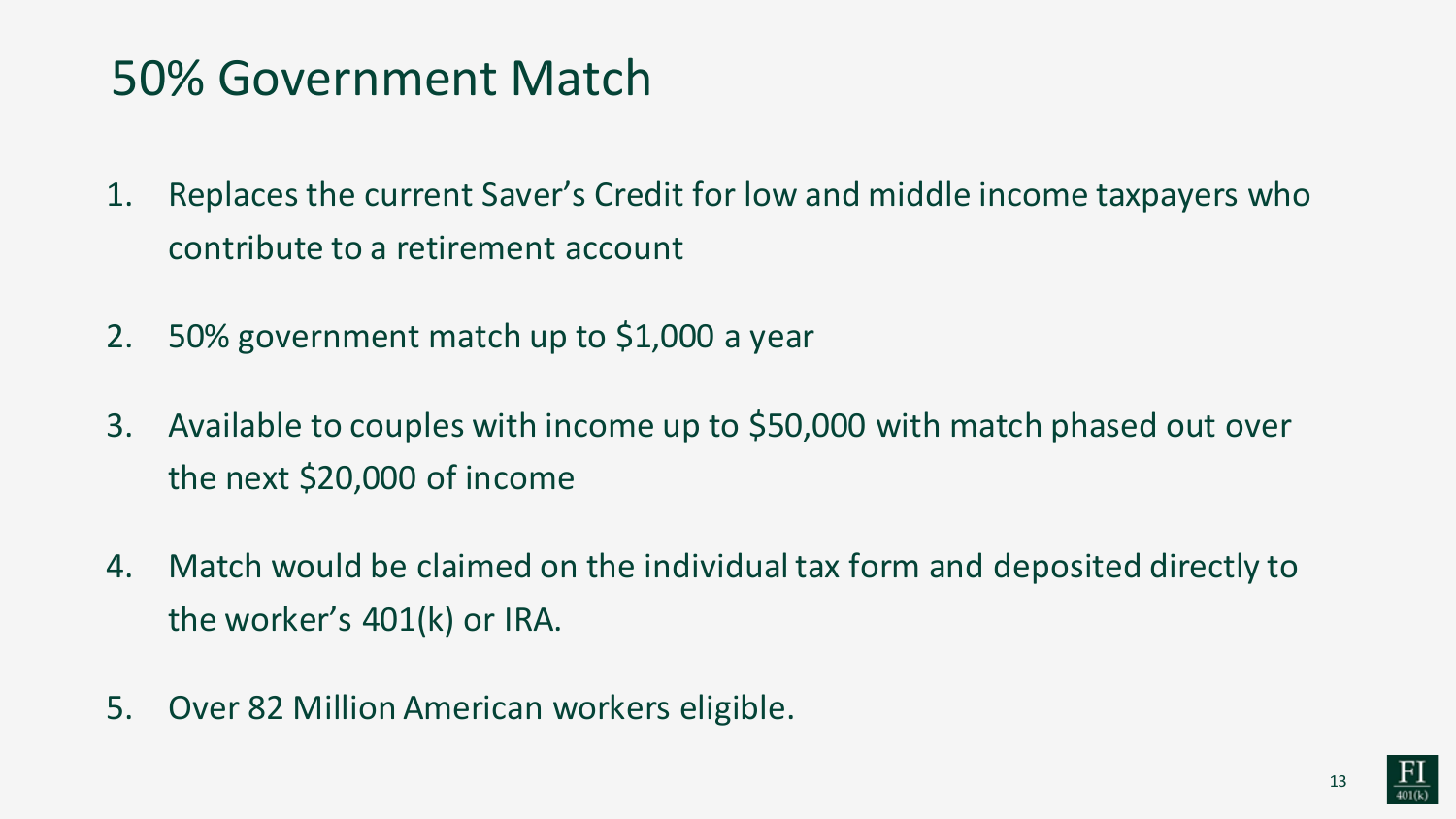#### Changes to Employer Start-up Credit

- 1. Start-up credit only available to auto-enrolled plans
- 2. Current \$5,000 401(k) start-up credit for new plans increased to 100% of plan costs for employers with >26 employees
- 3. Increases credit to 5 years for all employers
- 4. Deferral-only 401(k) gets \$1,000 credit for three years regardless of expenses and  $$500$  for 4<sup>th</sup> year
- 5. Auto-IRA gets \$500 credit for four years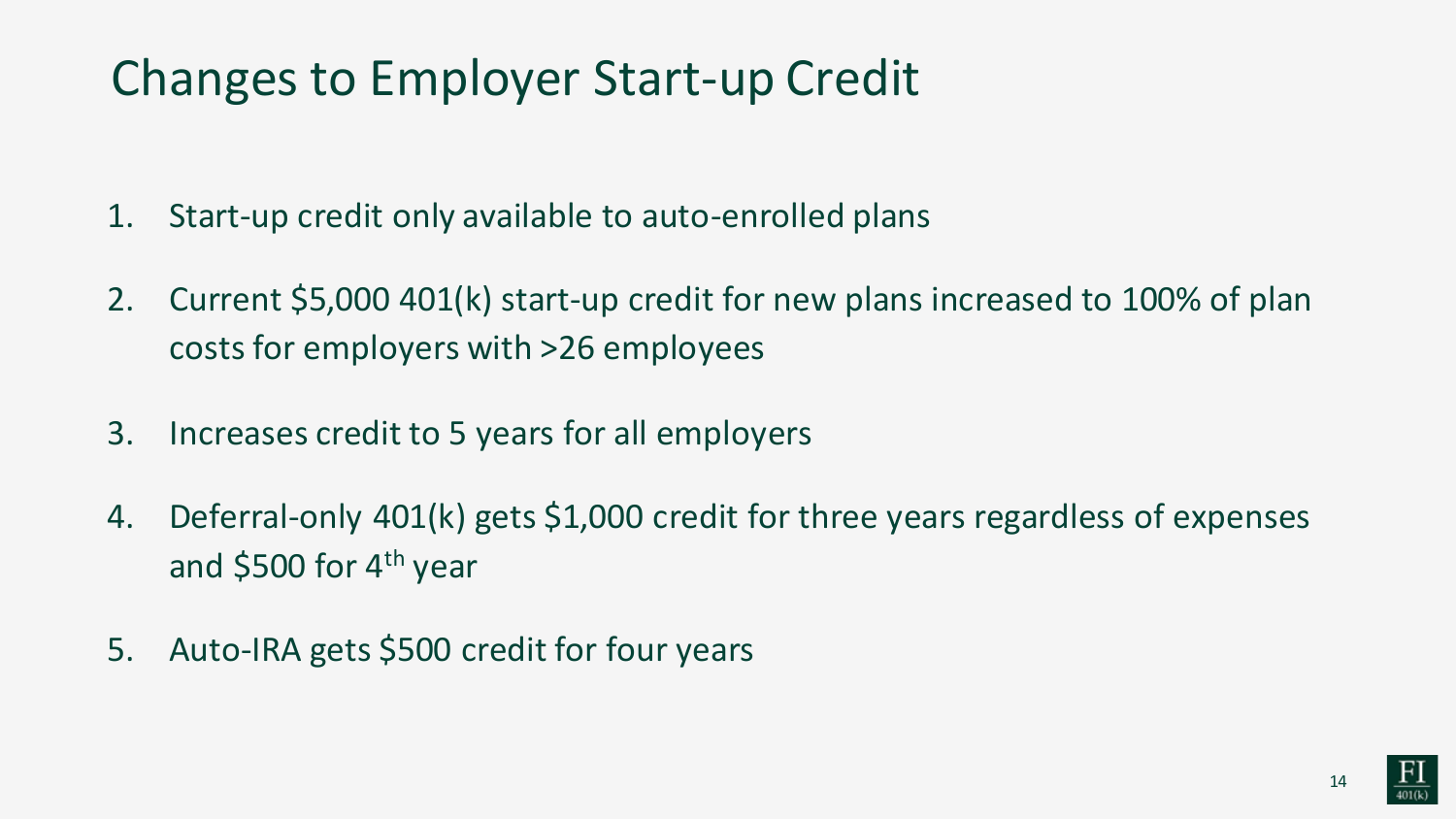#### Automatic Retirement Plan Act Proposal Implications

#### **Employer**

- Potential to increase costs for some employers
- Responsible for implementing a new plan and ongoing plan administration

#### **Employees**

- Increased access to retirement plans
- Increased participation rates
- Increased savings rate

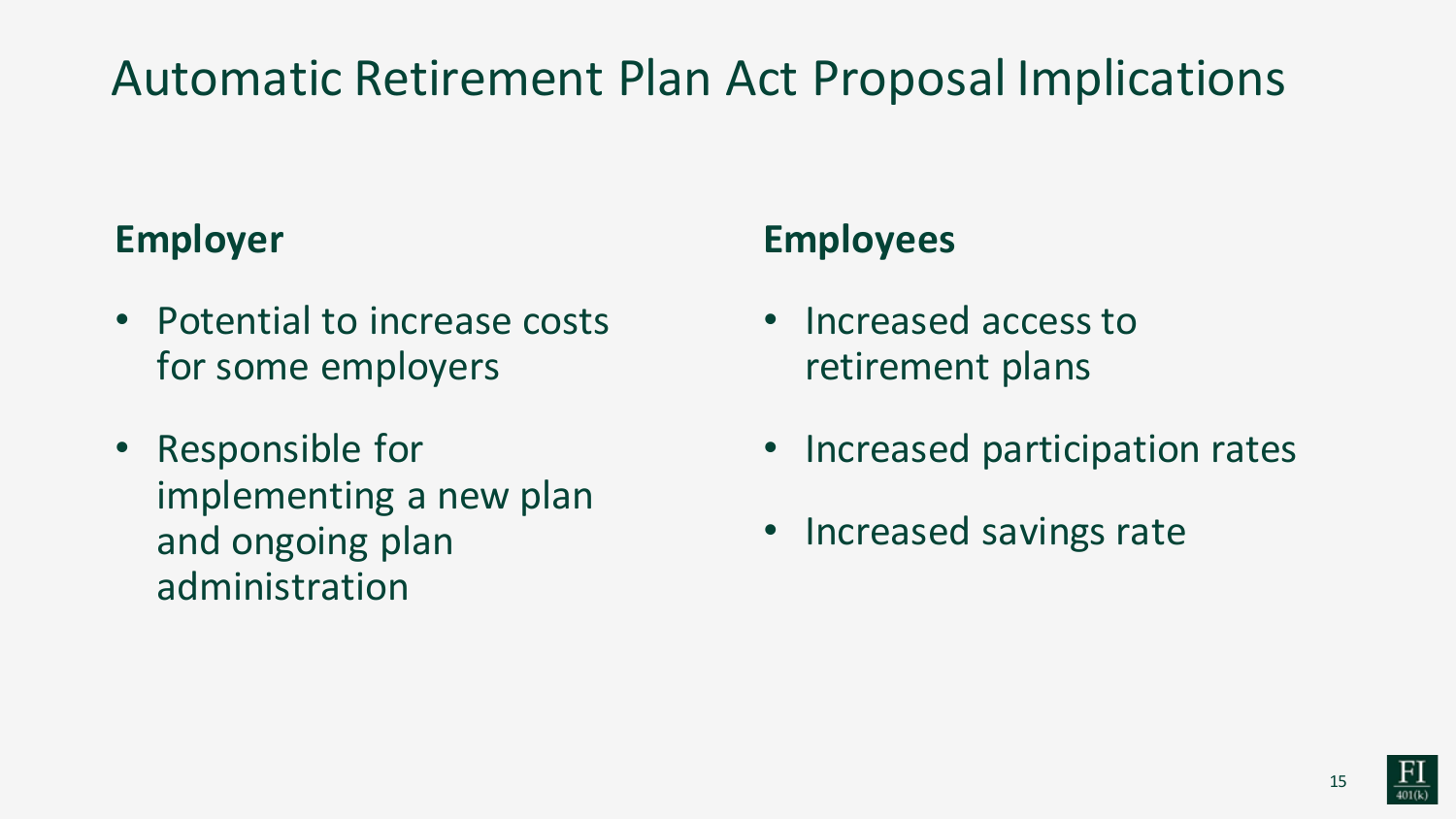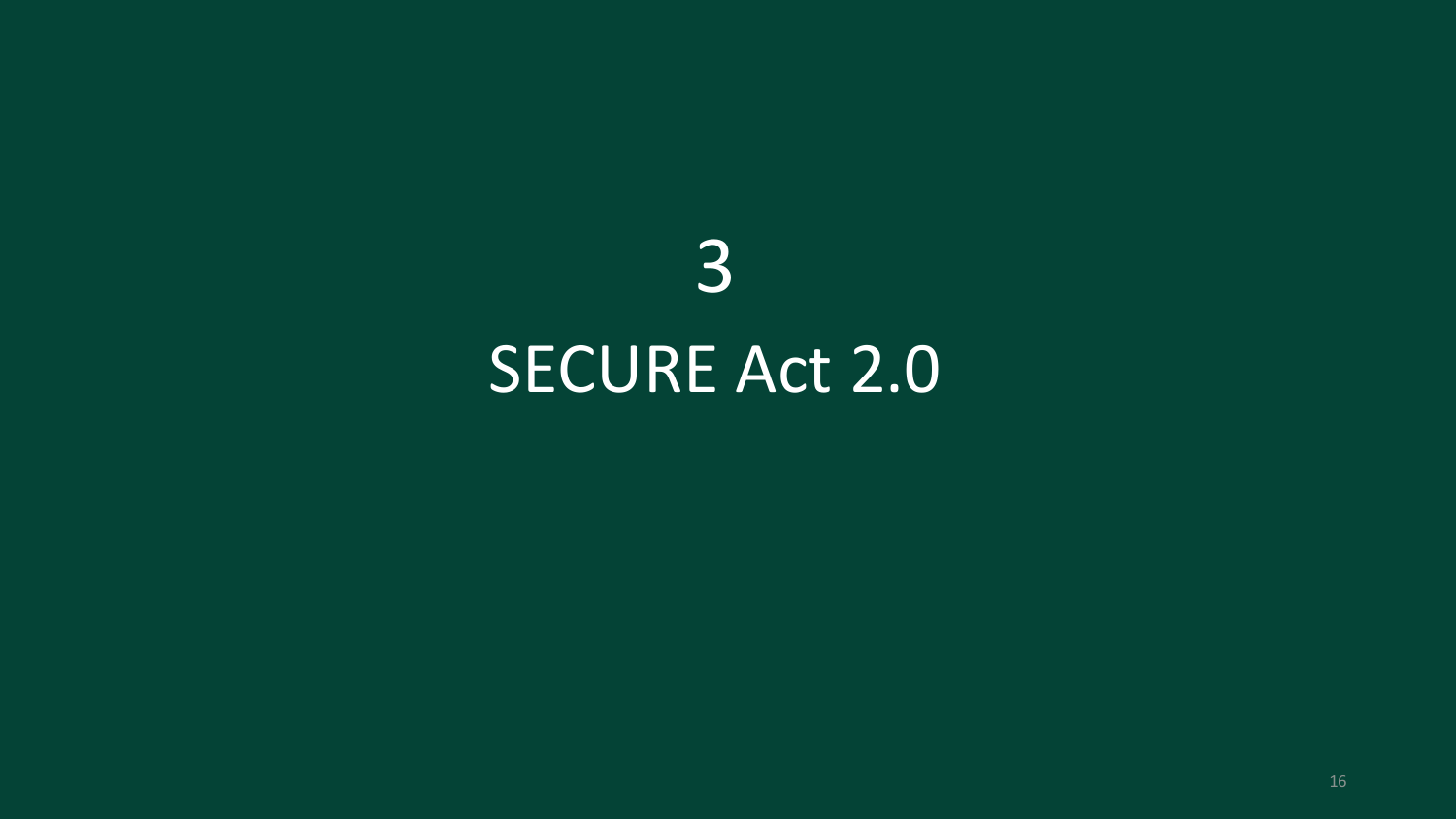#### SECURE ACT 2.0 Key Provisions

The SECURE ACT 2.0 will help close the retirement savings gap by making it even easier for small businesses to start and maintain retirement savings plans:

- 1. Increases the small employer pension plan start-up credit to cover 100% of the cost to implement a 401(k) plan for the first three years.
- 2. Creates a new credit that offsets up to \$1,000 of employer contributions for each participating employee.
- 3. Revises part-time and long-term worker definition.
- 4. Creates "lost and found" program for orphaned plan balances.

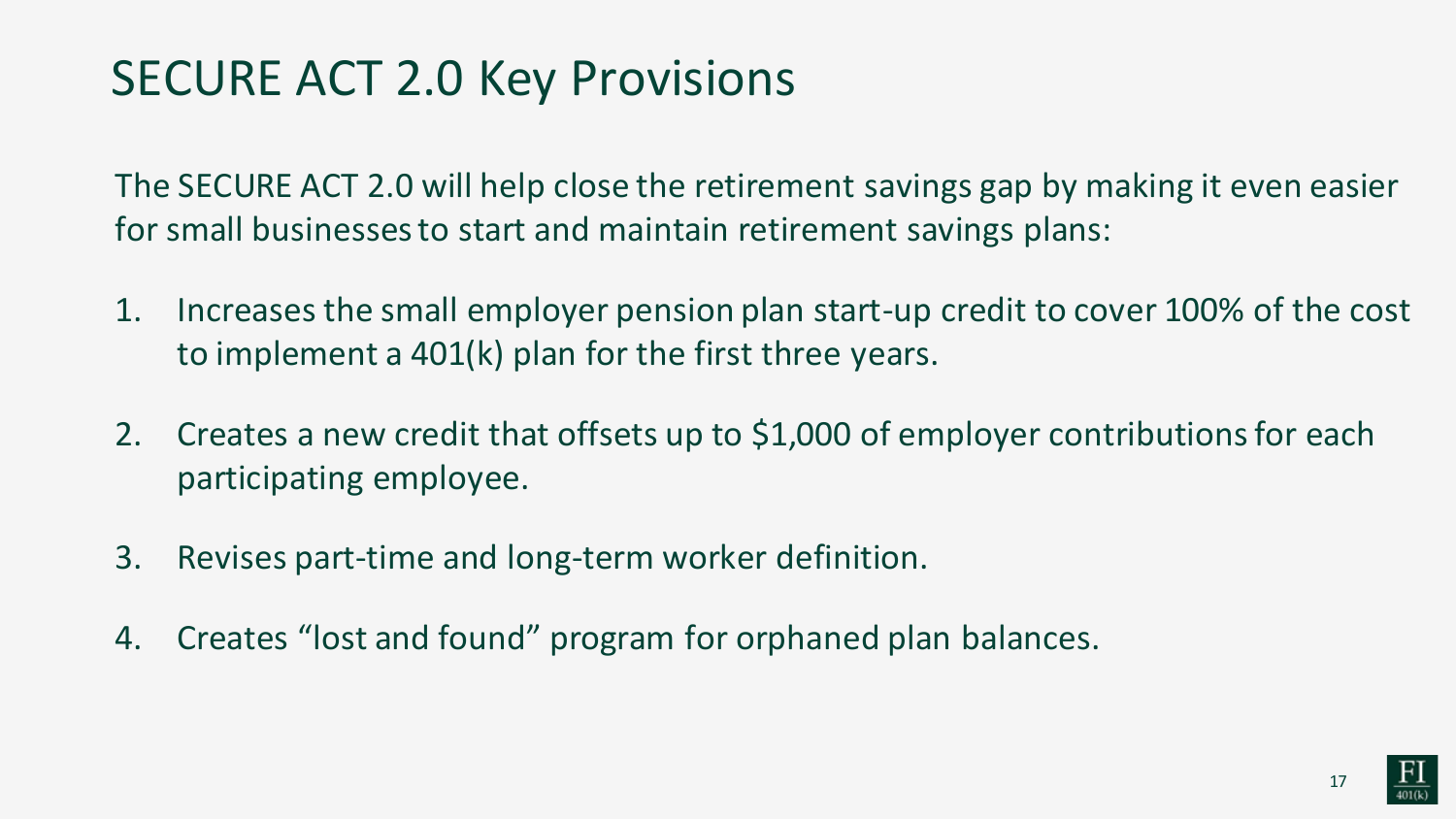#### Key Highlights for Plan Participants

- 1. IRA catch-up contribution limit indexed to inflation.
- 2. Beginning 2023, catch up contribution increased to \$10K for ages 62,63, 64. (\$5K for SIMPLE).
- 3. Updated beginning dates for RMDS. Age 73 beginning in 2027. Age 75 beginning in 2033.
- 4. Student Loan Matching Program-Allows employers to make matching contributions to an employee's retirement plan based on the employee's student loan payments. (Sec 109)

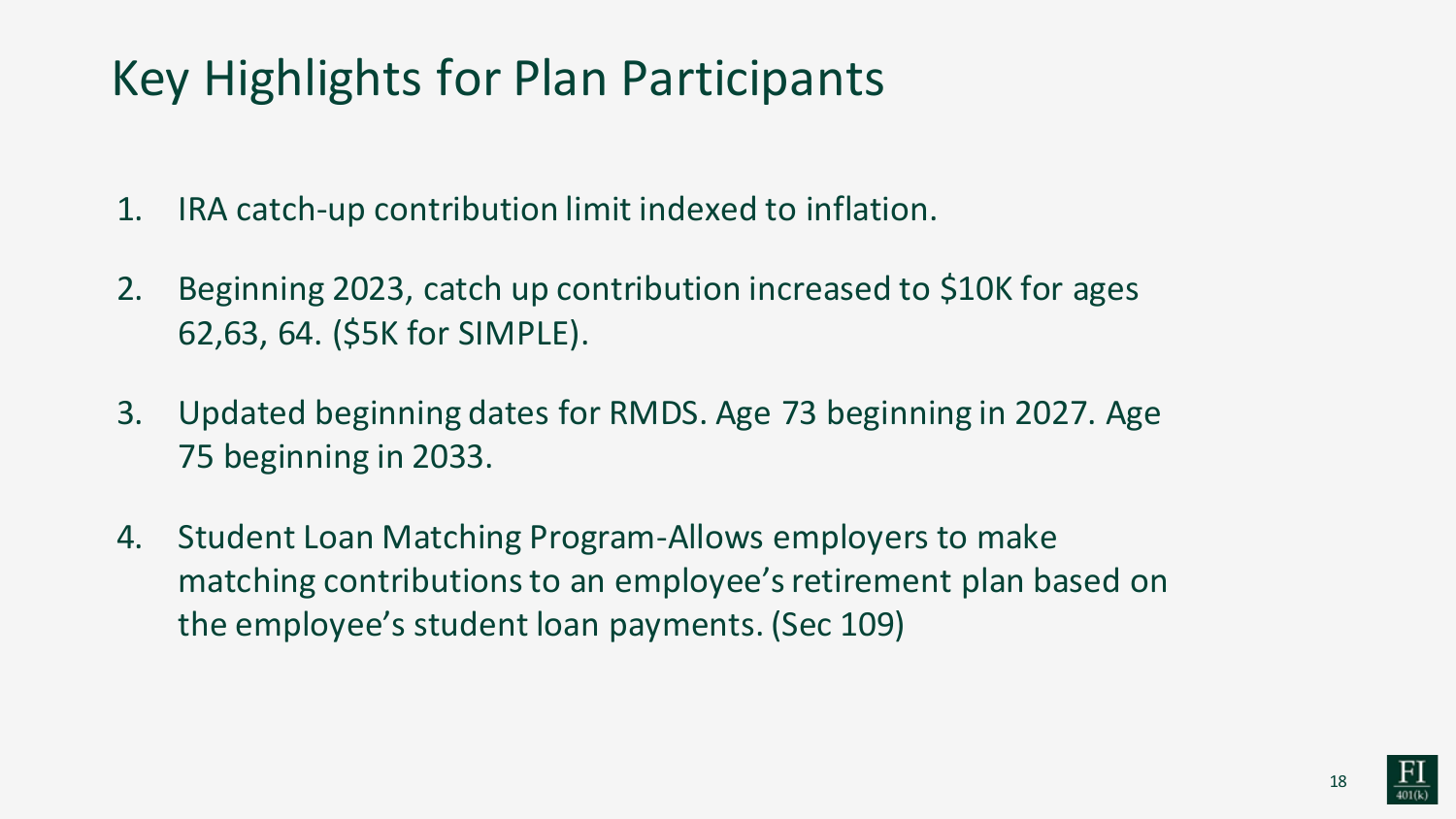#### Key Highlights for Roth Plans

- 1. Beginning in 2022, SIMPLE and SEPs are permitted to be designated as Roth IRAs. (Sec 601)
- 2. Beginning in 2022, Catch up contributions required to be Roth contributions. (Does not apply to SIMPLE or SEP) (Sec 603)
- 3. Optional Roth treatment of employer matching contributions. (Sec 604)
	- a) Employer may permit an employee to designate employer matching contributions as Roth.
	- b) Applies to contributions made after date of enactment.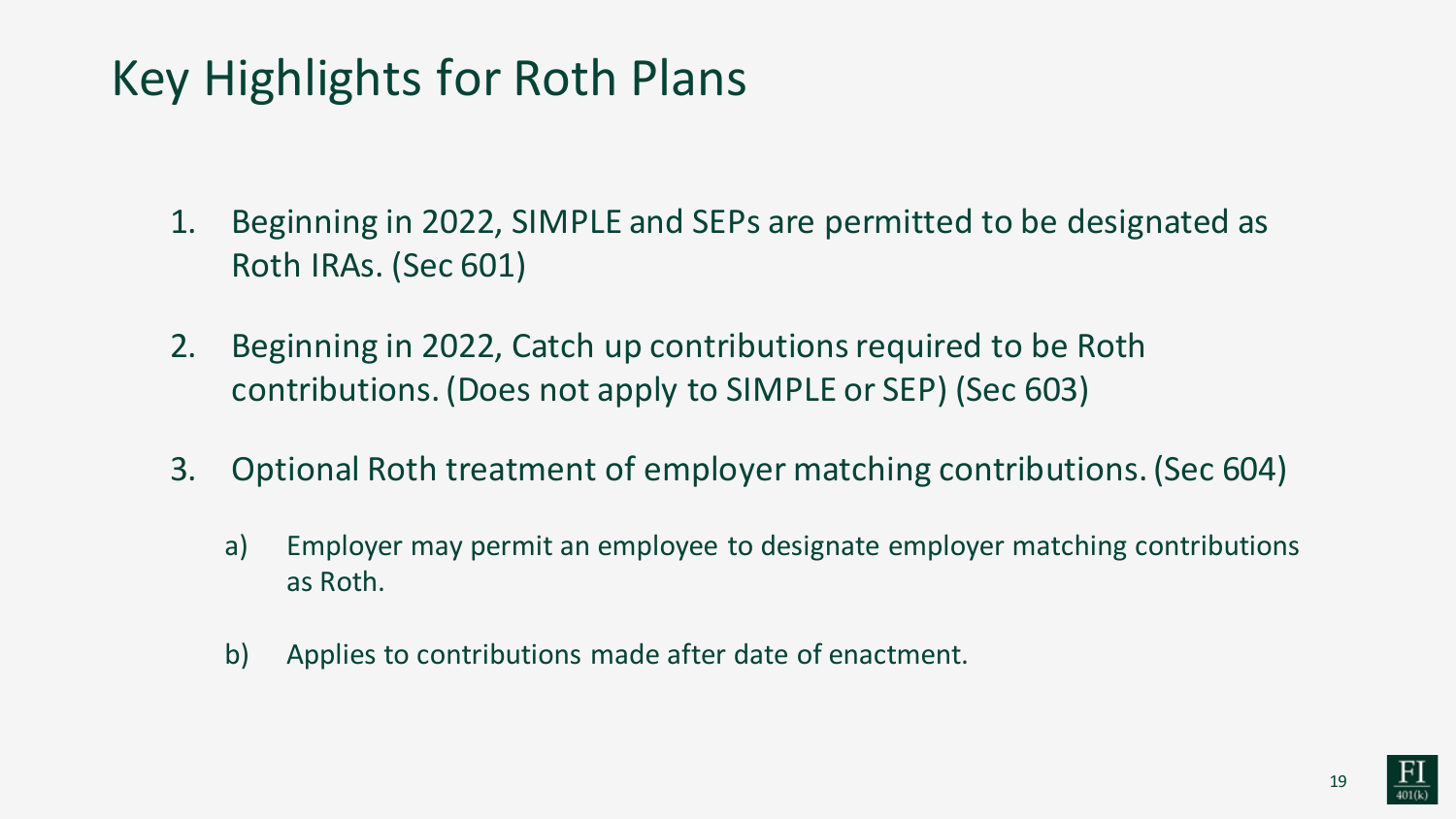#### Key Highlights for Plan Administration

- 1. Correction Safe Harbor (9 1/2 months) for employee elective deferral failures. (Sec 113)
- 2. New Long-term Part-time worker definition beginning 2023. (Sec 114)
	- a) 500 hours for TWO consecutive years.
	- b) Prior service for vesting does not apply.
- 3. EPCRS Self Correction Program (Sec 307)
	- a) Allows for eligible inadvertent compliance failures to be self-corrected.
	- b) Allows plan loan errors to be self-corrected under EPCRS and DOL's Voluntary Fiduciary Correction Program (VFCP).
- 4. Paper statement mandate requires at least one quarterly statement to be delivered on paper. (Sec 313)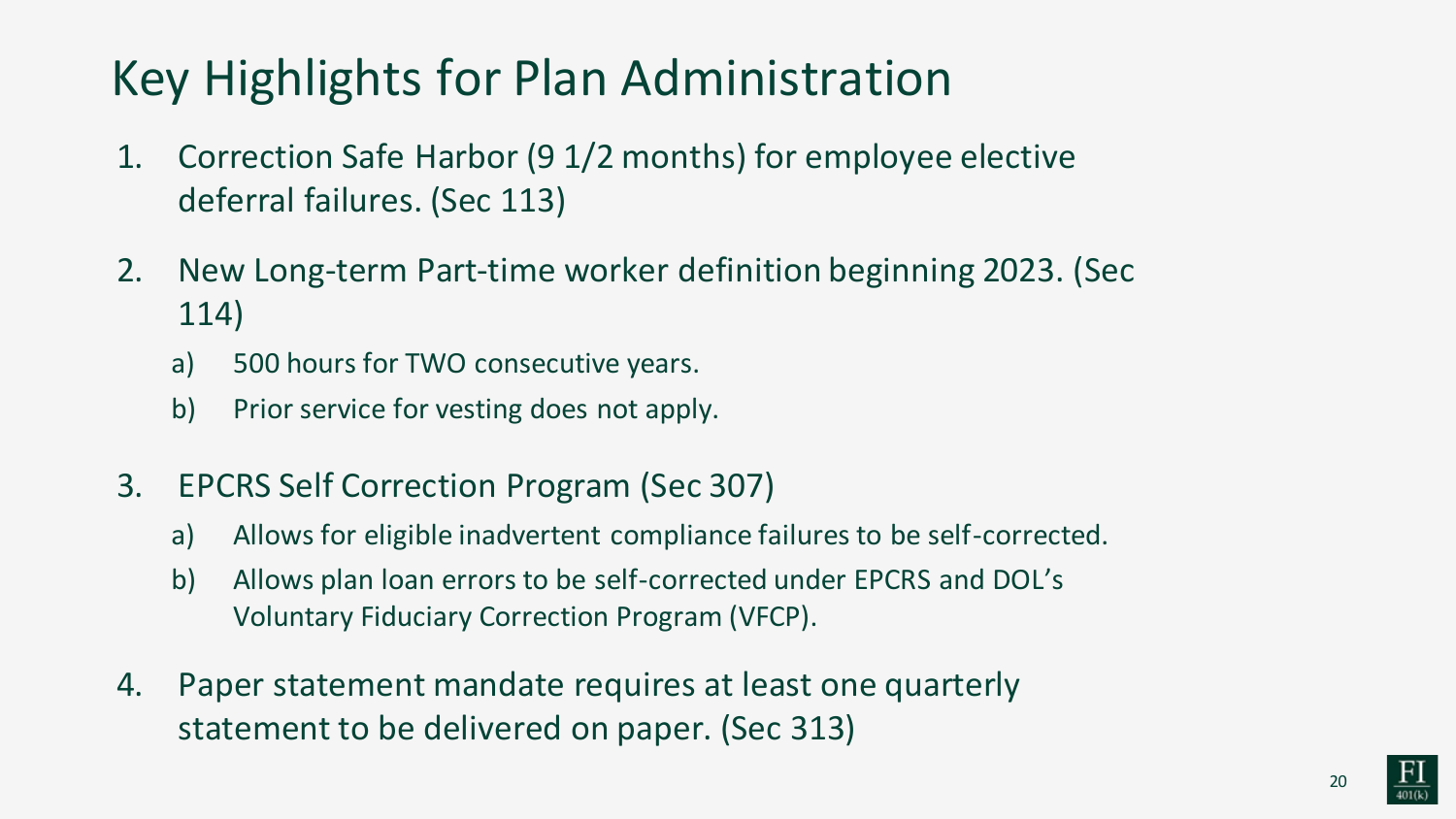#### Key Highlights for Plan Administration

- 5. Retirement Savings Lost and Found Program (Sec 306)
	- a) Requires PBGC to update its existing online database of lost accounts to include the unclaimed accounts of all former employees work \$6,000 or less.
	- b) Employers are allowed to transfer to PBHC the retirement accounts of former employees with a balance of <\$1,000, to be invested in U.S. Treasury securities.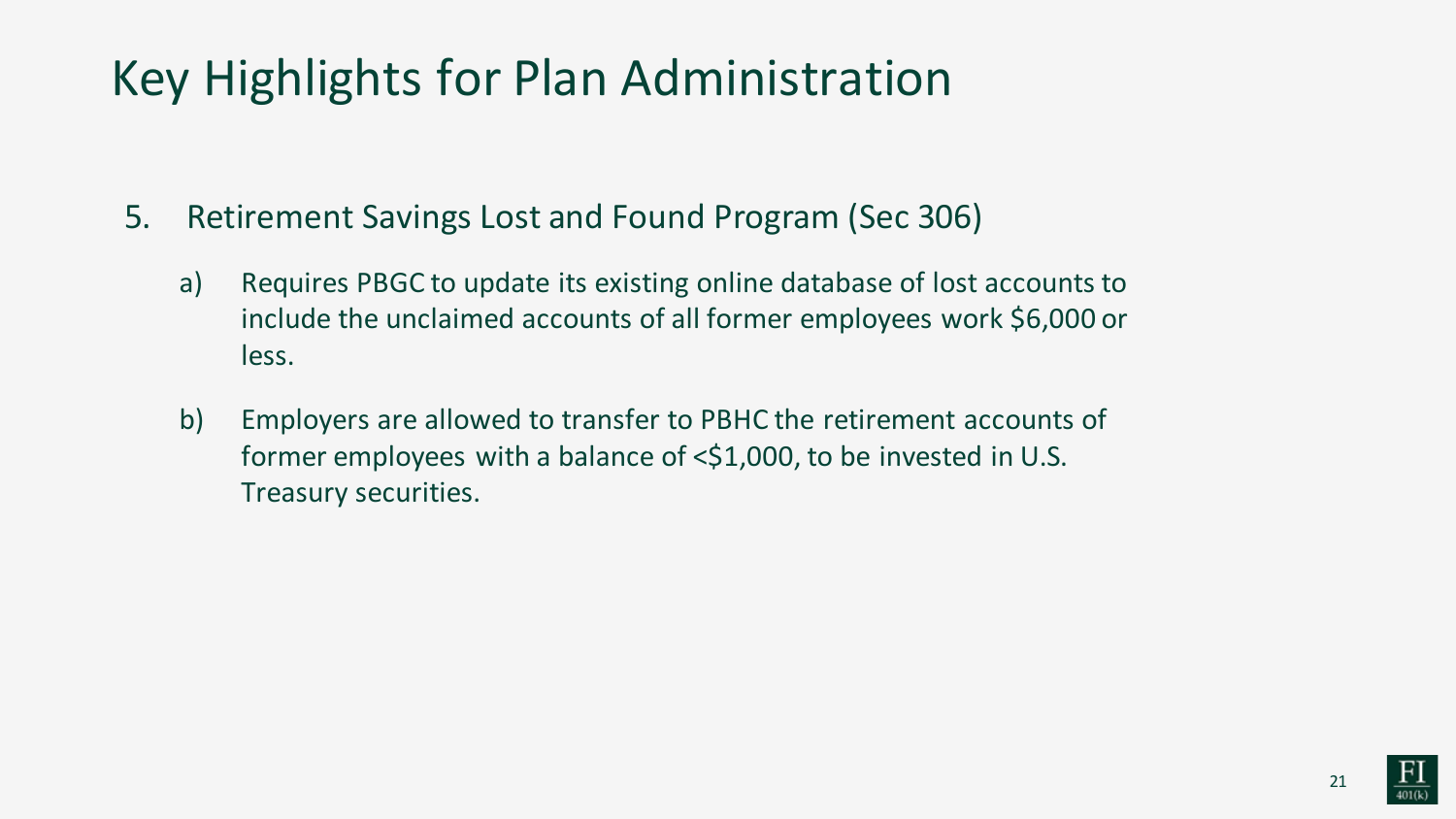#### Key Highlights for Employers

- 1. Increases the small employer pension plan start-up credit to cover 100% of the cost to implement a 401(k) plan for the first three years. (Sec 110)
- 2. Creates a new credit that offsets up to \$1,000 of employer contributions for each participating employee. (Sec 112)
- 3. Discretionary amendments that increase benefits allowed for previous year up until employer tax return due date. (Sec 319)
- 4. Retroactive fist year elective deferrals for sole proprietors. (Sec 320)

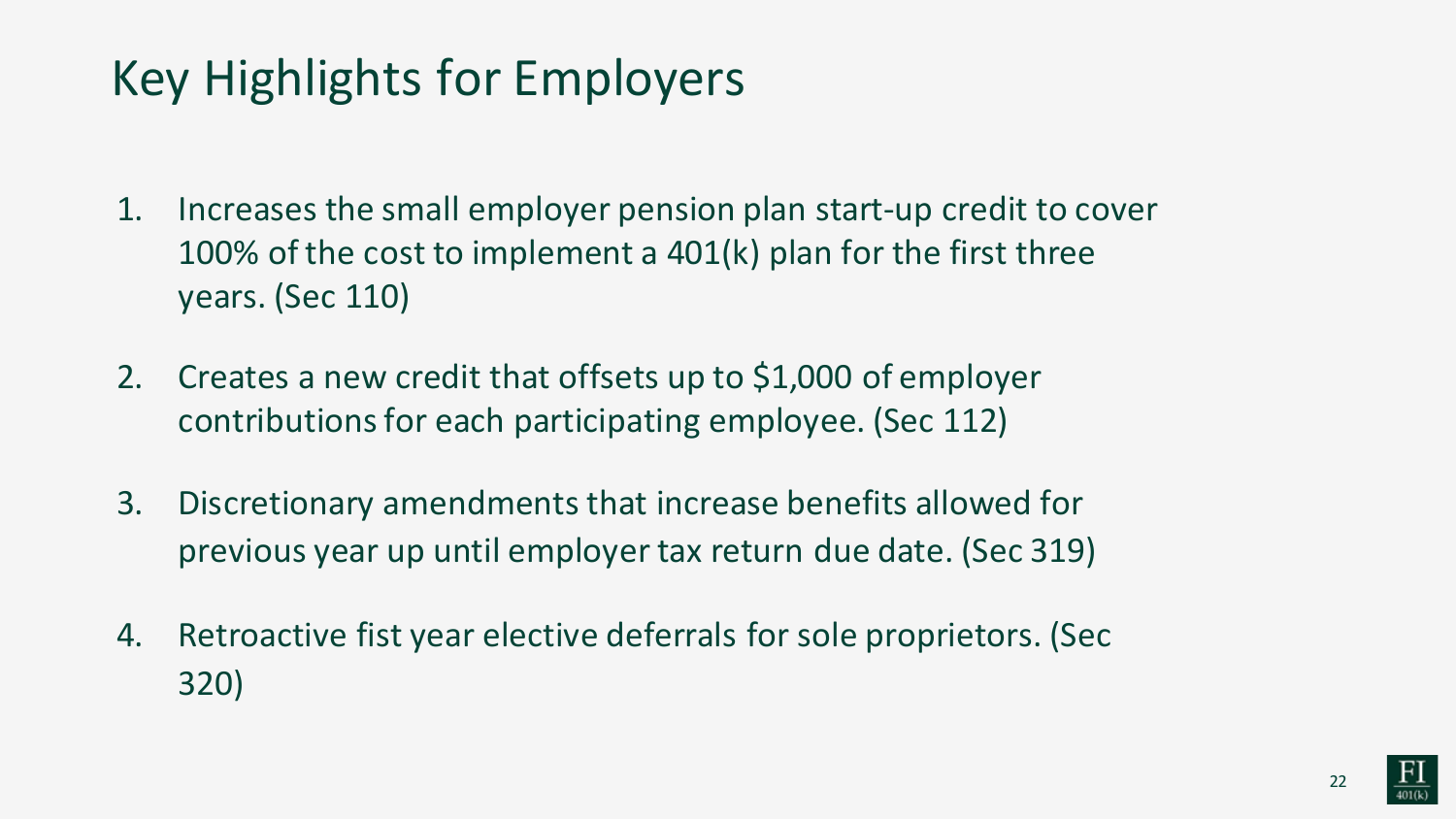#### Key Highlights for 403(b) Plans

- 1. 403(b)s allowed to invest in CITs. (Sec 104)
- 2. For 403(b) PEPs, Treasury required to provide fiduciary education and outreach to tax-exempts employers. (Sec 108)
- 3. Hardship rules for 403(b) plans beginning in 2022. (Sec 602)
	- a) Conforms the existing hardship distribution rules for 401(k)s to 403(b)s.
	- b) QNECS, QMACs, plus earnings in 403(b)s can now be distributed.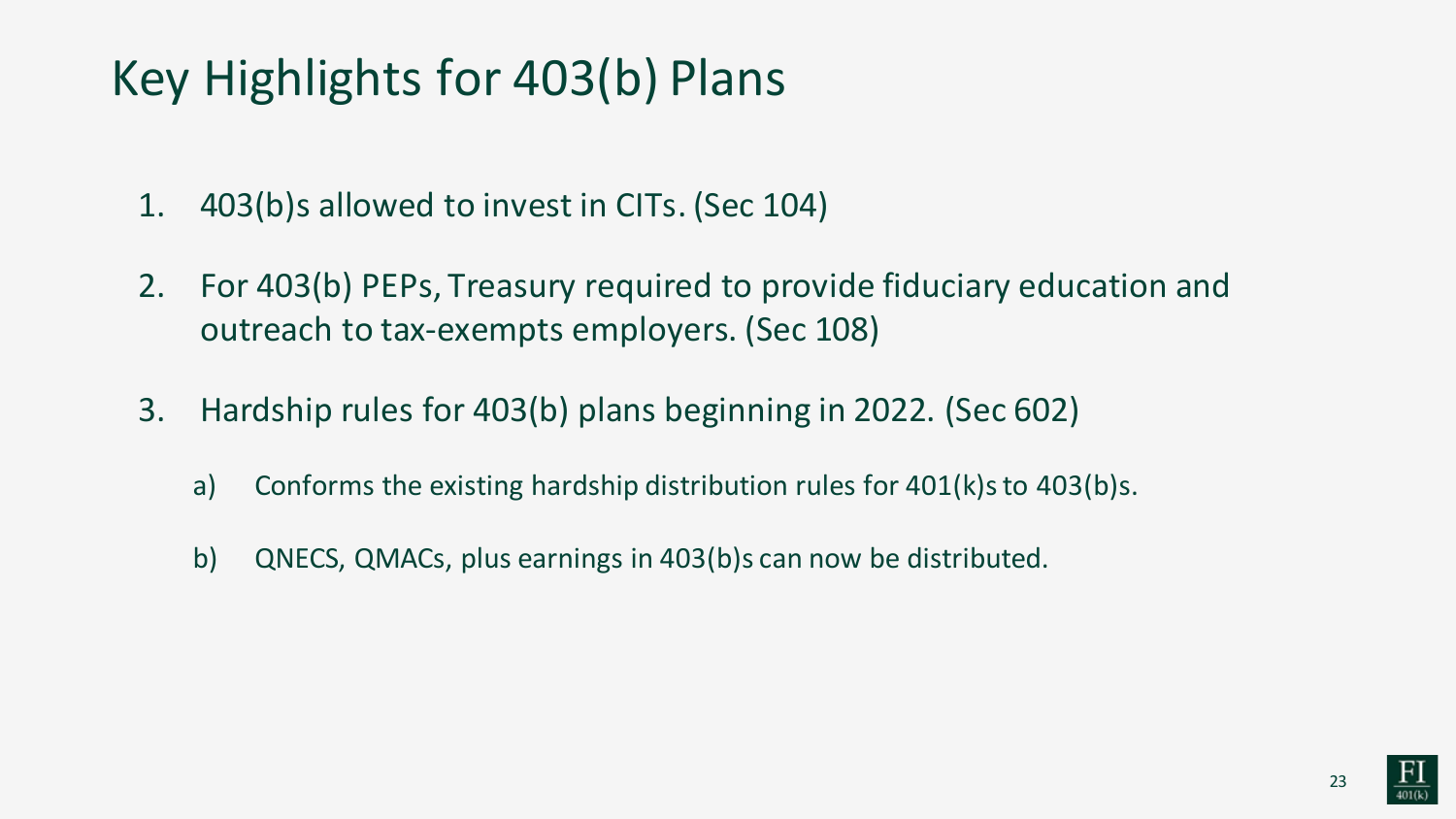# Retirement Security and Savings Act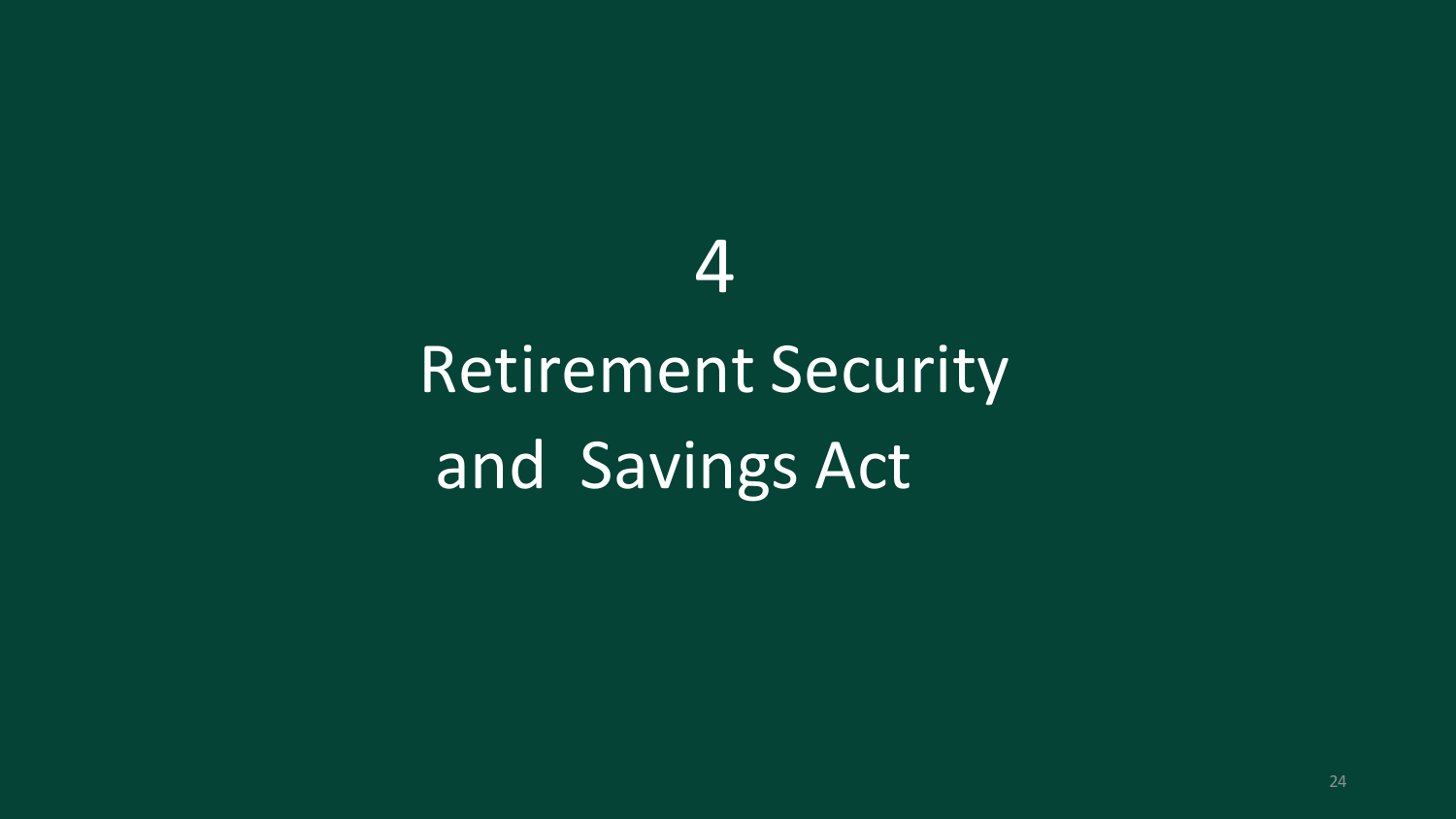#### Retirement Security and Savings Act Key Provisions

This wide-ranging bill includes more than 50 provisions designed to strengthen Americans' retirement security:

- 1. Provides a new incentive for employers to offer a more generous automatic enrollment plan and receive a safe harbor from costly retirement plan rules.
- 2. Increases the catch-up contribution limits from \$6,000 to \$10,000 for individuals over age 60.
- 3. Allows employers to make a matching contribution to an employee's retirement account based on their student loan payment.
- 4. Establishes a new three-year, \$500 per-year tax credit for small businesses that automatically reenroll plan participants at least once every three years.
- 5. Increases the age for required minimum distributions (RMD) from age 72 to age 75 by 2032.